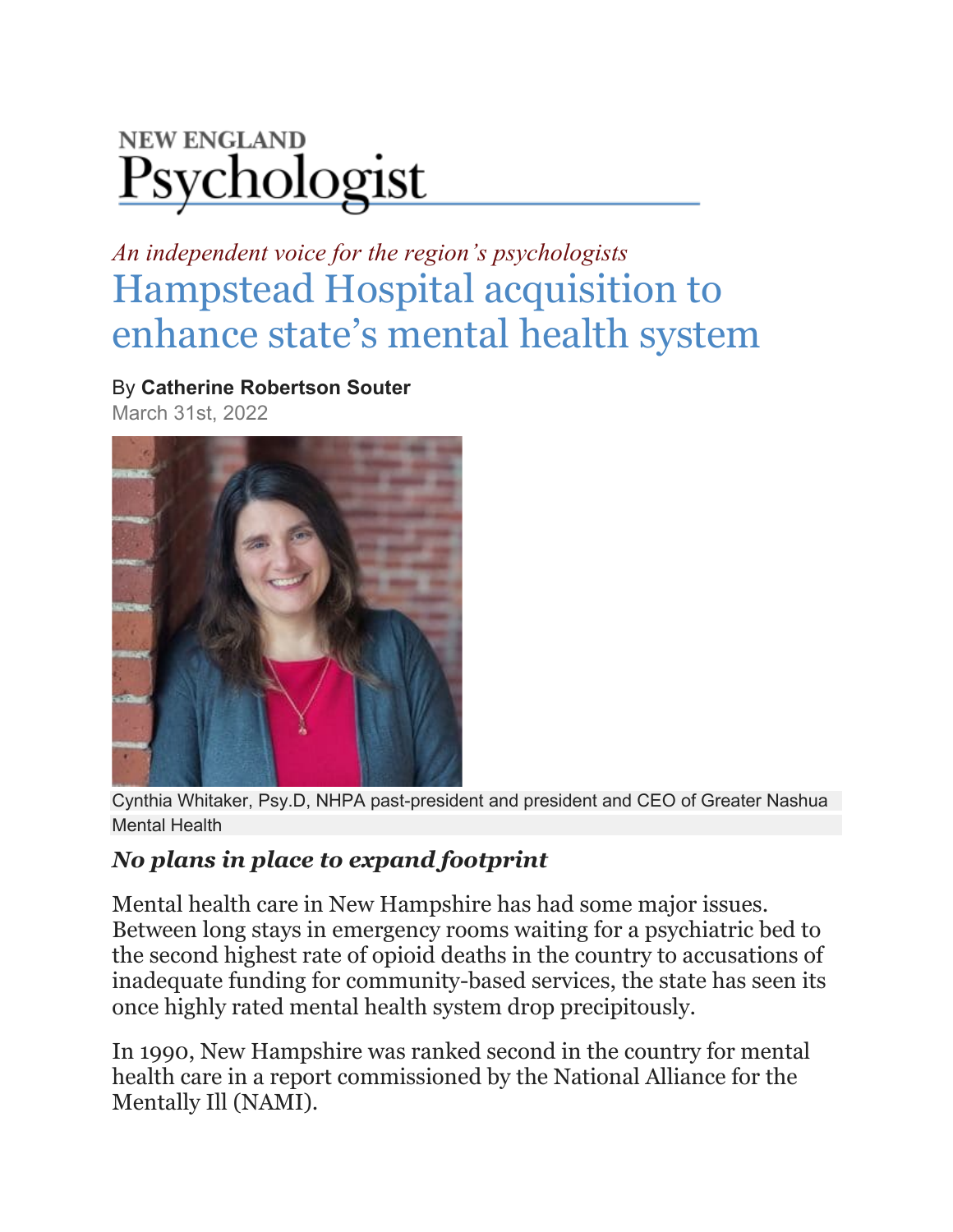By 2006, NAMI's report gave the state a "D" rating, stating that "NH demonstrates how much funding can be cut in 16 years and how impermanent even exemplary service systems can be."

After a 10-year mental health plan was drafted in 2019, and somewhat sidetracked by the pandemic, New Hampshire is moving forward with of its key several components.

*"It is such a delicate balance right now, initiating programs we know are going to have a positive impact while at the same time trying to manage the increased need for services amid staff shortages." -- Cynthia Whitaker, Psy.D, president and CEO of Greater Nashua Mental Health*

In the past 10 months, the state has seen an expansion of its mental health mobile crisis teams, greater funding for community mental health centers, and the launch of a mental health crisis response line. In July, 2022, the state will introduce access to the national three-digit access number (9-8-8) for mental health crisis calls.

"Over the past several years, the department has made critical investments in strengthening the mental health system across the state," said Kathy Remillard, public information officer for the New Hampshire Department of Health and Human Services.

In February, the state announced the decision was made to purchase the 111-bed Hampstead Hospital, and transition all of the current beds exclusively to child and adolescent care.

"The acquisition of Hampstead is a long-term investment that will enhance and expand the state's mental health system," said Remillard.

Some stakeholders feel that, while the programs put into place are steps in the right direction, they will not necessarily solve all the state's mental health care problems.

"National studies recognize that the optimal supply ranges between 40 to 60 inpatient psychiatric beds per 100,000 population," said Cynthia